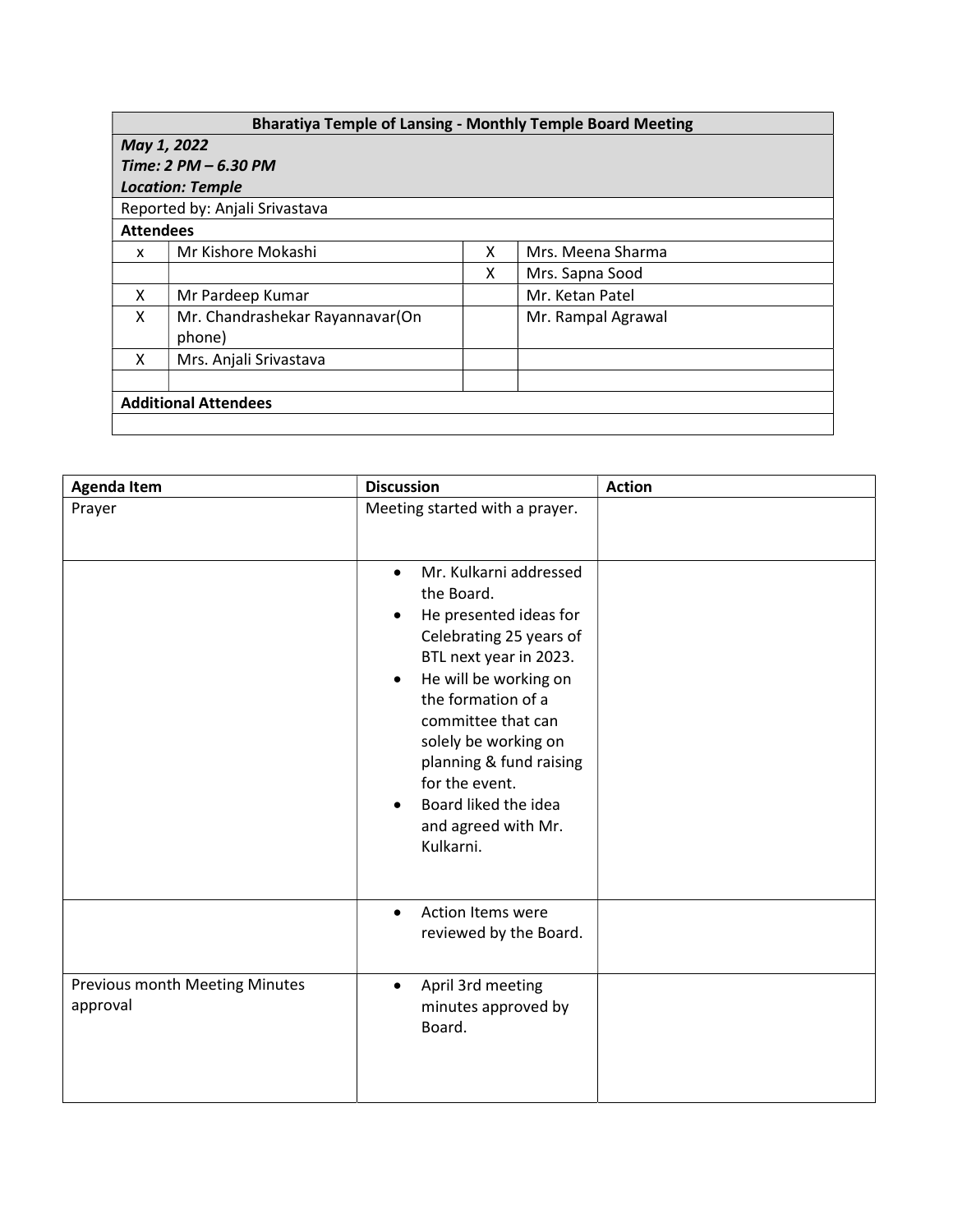| Finance Committee Update                        | Financial update was<br>$\bullet$<br>given by the Treasurer<br>Mr Minesh Mody<br>addressed the Board in<br>the meeting and made<br>some suggestions how<br>we can improve our<br>bookkeeping going<br>forward by following<br>the process.<br>He also shared the<br><b>Financial Statement for</b><br>FY 2021 of BTL. | Pradeepji will prepare guidelines for<br>Estate property- In process<br>Estate Commitment draft should be<br>reviewed-In process                                                                                                                                                                                                                                                                                                                                                                                                                                                             |
|-------------------------------------------------|-----------------------------------------------------------------------------------------------------------------------------------------------------------------------------------------------------------------------------------------------------------------------------------------------------------------------|----------------------------------------------------------------------------------------------------------------------------------------------------------------------------------------------------------------------------------------------------------------------------------------------------------------------------------------------------------------------------------------------------------------------------------------------------------------------------------------------------------------------------------------------------------------------------------------------|
| Infrastructure & Operations Committee<br>update | It was suggested by a<br>Board member that we<br>need 2 poles for lights<br>at the dumpster and<br>parking area.<br>Motion was passed by a<br>member and seconded<br>by another board<br>member.                                                                                                                      | Temple's roof Masonry repair-Ketanji<br>is waiting for good weather.<br>Find a company who can do the<br>repairing of the floor inside<br>gopurams-Pradeepji is working on it,<br>anticipating it will be done by 2nd<br>week of May.<br>Ketanji is working on getting the<br>quote for device from lightning<br>protection-Because of weather its<br>postponed.<br>Shastriji's house repair is pending.<br>Kishorji will follow up with Ketanji<br>internal security camera progress<br>status-Work in progress<br>Requires fixing of the mailbox<br>Internal security cameras installation |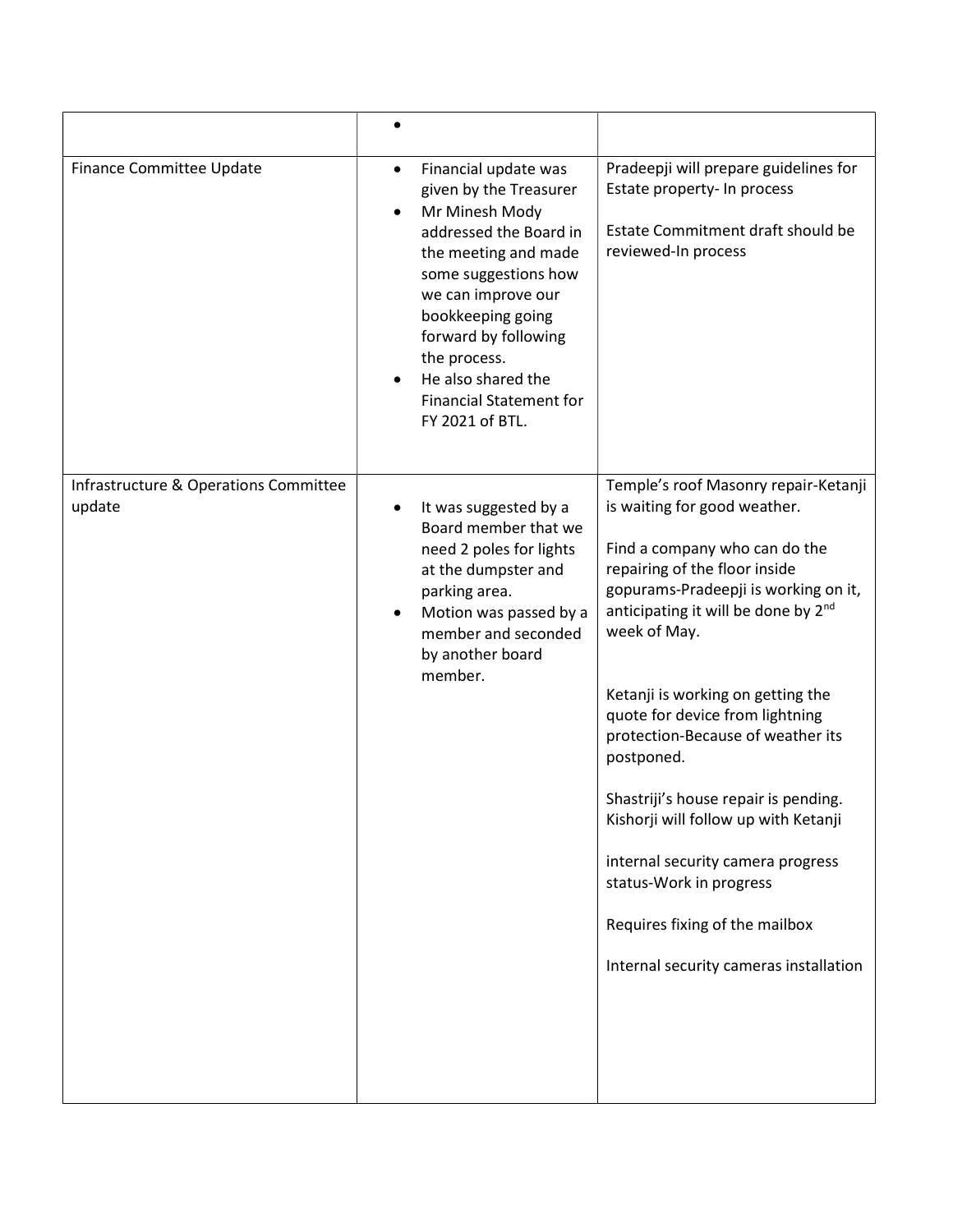| Priest Committee Update | Legal Documents were<br>$\bullet$<br>made by the lawyer for<br>non-Compete clause.<br>Planning for 20 years of<br>$\bullet$<br>Shastriji service<br>celebration on May<br>$15^{\text{th}}$ .<br>Priest leave issue was<br>$\bullet$<br>brought to the board<br>attention |  |
|-------------------------|--------------------------------------------------------------------------------------------------------------------------------------------------------------------------------------------------------------------------------------------------------------------------|--|
|                         |                                                                                                                                                                                                                                                                          |  |